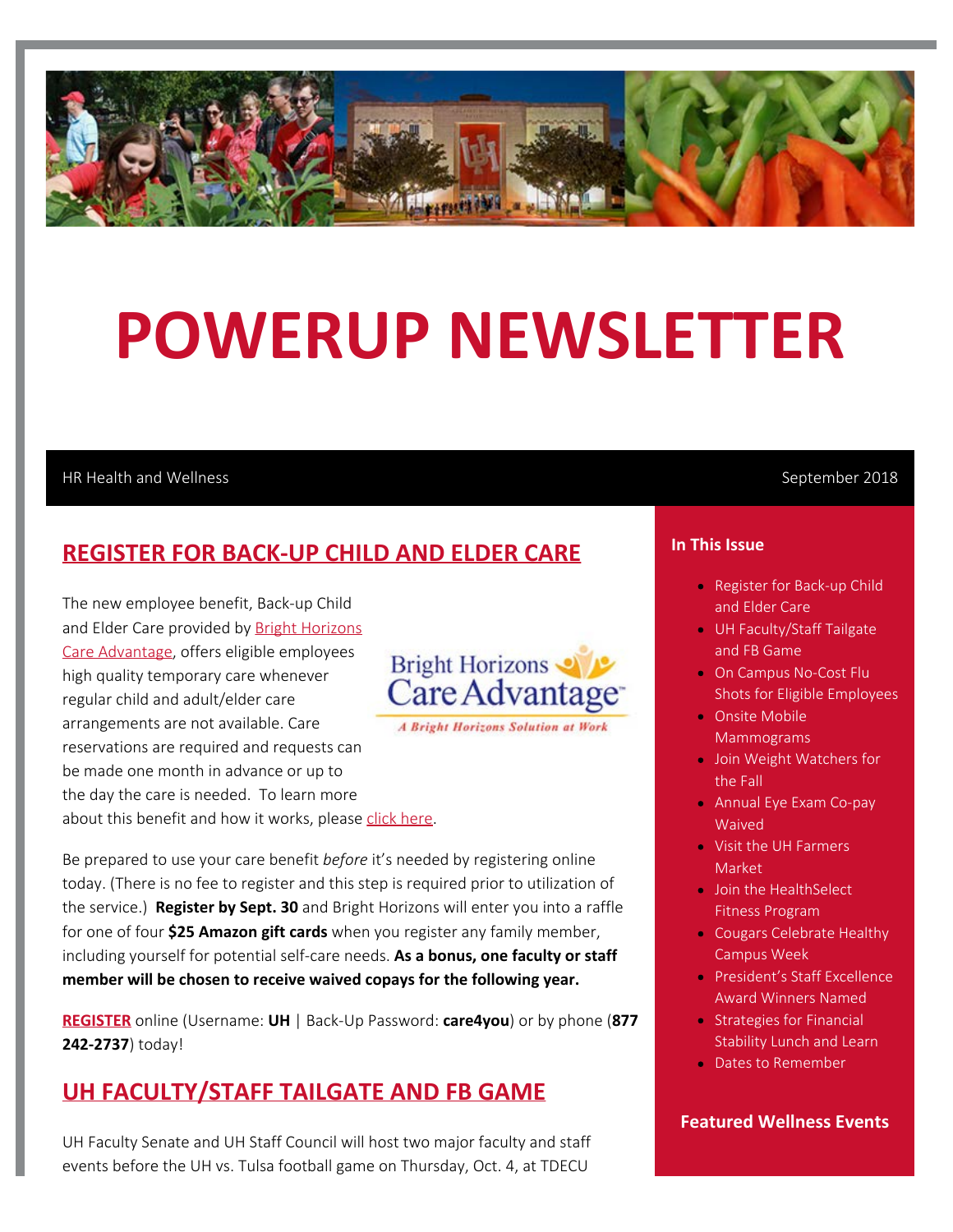## Stadium.

The first event will be a **Game Day Ticket & Tee Giveaway from 11 AM to 2 PM, Friday, Sept. 28,** in the **Student Center South, Space City Room (Room 214)**. At this event, full-time, benefits-eligible faculty and staff can pick up a free Tshirt and ticket to the UH vs. Tulsa football game (while supplies last). Tickets are limited to one per person, but employees will also be able to buy discounted tickets at \$10 each at the event. Employees must present their UH ID for entry.

On **Thursday, Oct. 4** (game day) faculty and staff are invited to the **F/S "Oktoberfest" Tailgate from 4 to 7 PM at Shasta's Square/Gate 4.** The tailgate will have free food, drinks, music and some great UH swag. Employees must present their UH IDs for entry and bring a driver's license or other governmentissued photo ID if they wish to consume alcoholic beverages. Game time is at 7 PM. All are encouraged to wear red to cheer on the UH football team to another great victory!

# **ON-CAMPUS NO-COST FLU SHOTS FOR ELIGIBLE EMPLOYEES**

Don't put off getting your flu shot this year. Register early to get yours on campus the first week of October. A joint **flu shot clinic** for UH employees will be held this year on **Wednesday, Oct. 3, from 10 AM - 1 PM, in the MD Anderson Library, Elizabeth D. Rockwell Pavilion** and from **2 – 4PM at the UH Technology Bridge, Bldg 1, Room 214**. At the event,



H-E-B pharmacists will administer vaccinations to eligible BCBSTX HealthSelect members, while KelseyCare providers will provide flu shots to KelseyCare members. Look for an email with all the details and instructions on how to register soon!

## **ONSITE MOBILE MAMMOGRAMS**

During the month of October, Breast Cancer Awareness Month, 3D/2D mammograms will be available on campus to qualified UH employees with BCBSTX HealthSelect insurance (or [other accepted insurance](http://www.therose.org/services/insurance-plans/)) with no co-pay or additional out-of-pocket



expense. Screenings will be conducted in [The Rose](https://www.therose.org/)'s mobile mammography unit on **Tuesday, Oct. 9, 8 AM – 4 PM** and **Wednesday, Oct. 10, 9 AM – 5 PM** in **[Lot](http://uhhelpdesk.custhelp.com/rd?1=AvNw~wo4Dv8S~xb~Gv9m~yJCDnkqaIX7RcBw2j7~Pv_5&2=38454) [19F](http://uhhelpdesk.custhelp.com/rd?1=AvNw~wo4Dv8S~xb~Gv9m~yJCDnkqaIX7RcBw2j7~Pv_5&2=38454)** between the Power Plant and Technology Annex (near the M.D. Anderson Library). To REGISTER, go online to [www.the-rose.org/mobile](http://www.the-rose.org/mobile) and use code: **UH**.

#### **Lunch and Learn:**

#### **Retirement Income Strategies**

Plan for the future by attending this financial wellness lunch and learn presented by VALIC. Retirement Income Strategies focuses on the new retirement realities and how the essential income planning process can help you address the five risks associated with retirement: Longevity, Healthcare, Inflation, Investment and Withdrawal.

Tuesday, Sept. 11, 12-1PM, in the MD Anderson Library, EDR Pavilion, 2nd Fl.

Wednesday, Sept. 12, 12-1PM, at the UH Technology Bridge (ERP), Building 1, Room 214 Register [here](http://www.uh.edu/human-resources/PowerUP-Wellness/PowerUP%20Lunch%20%20Learns/).

## **Save The Dates**

Mark your calendars and look for more Information to come soon!

- Fri., Sept. 28: FACULTY/STAFF FB TICKET & TEE GIVEAWAY
- Wed., Oct. 3: Onsite EMPLOYEE FLU **SHOTS**
- Thurs., Oct. 4: FACULTY/STAFF TAILGATE & FB GAME
- Tues., Oct. 9 & 10: MOBILE MAMMOGRAMS
- Mon., Oct. 22-Thurs., Oct. 25: CORP 5K WALK/RUN
- Fri., Oct. 26: TRS/ERS RETIREMENT **WORKSHOPS**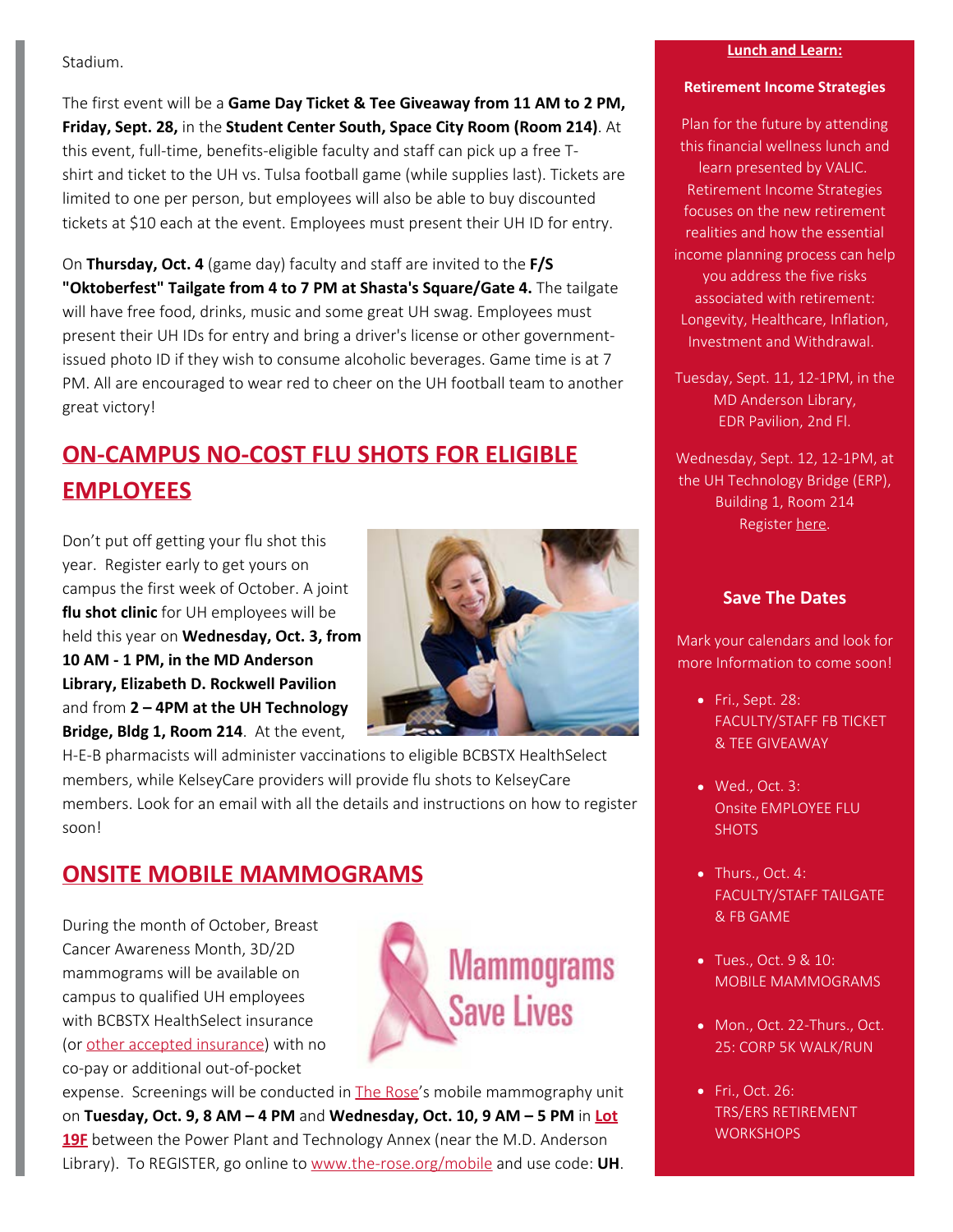Be sure to register early in order to schedule a time that works best for you. If you have any questions, please contact The Rose at [MobileTeam@therose.org](mailto:MobileTeam@therose.org) or 281 464-5136.

## **JOIN WEIGHT WATCHERS FOR THE FALL**

A new 12-week series of UH Weight Watchers at Work will begin Oct. 11 and go through Jan. 10. Join *now* to get on track for the holiday season by signing up for the fall group meetings during a special Weight Watchers "Deal Days" promotion! Register anytime during the first two weeks of



September (through Sept. 14) for a cost of \$132.60 for the 12-week series (regularly \$156). Payment may be made in full by credit card or in three separate checks of \$44.20 each or in one lump sum. Membership is open to faculty, students and staff and provides weekly onsite meetings, program materials and access to online digital tools. Held every Thursday from 12:15 to 1 PM on campus in the Campus Recreation and Wellness Center, meetings are convenient and offer guidance, ongoing support and encouragement. To join or simply learn more, plan now to visit a meeting for free on Thursday, Sept. 13. You can ask questions, meet other members and see if the program is right for you! For additional information or to join, you can also contact Court Stein, Wellness Administrator, at [POWERUP@uh.edu](mailto:POWERUP@uh.edu) or 713-743-1991.

## **ANNUAL EYE EXAM CO-PAY WAIVED**

The [University Eye Institute](https://www.opt.uh.edu/patient-care/uei/) (UEI) will waive the copay of one annual eye exam for UH faculty and staff using the BlueCross BlueShield (BCBSTX) HealthSelect Medical Insurance Plan. These benefits also provide a materials reduction of 30 percent on all eyeglasses/sunglasses and 15 percent on contact lenses.



**The copay waiver and materials benefits are available to faculty and staff all year long**. The UEI accepts most major insurance plans, *including* the UH [State of](https://www.superiorvision.com/StateOfTexasVision) [Texas Vision plan](https://www.superiorvision.com/StateOfTexasVision).

Request an appointment by calling 713-743-2020 or completing the [online](https://www.opt.uh.edu/patient-care/uei/appointments/) [appointment request form](https://www.opt.uh.edu/patient-care/uei/appointments/). Questions? Contact Diane Burkett, UEI marketing director, at [dburkett@central.uh.edu](mailto:dburkett@central.uh.edu). (Note: Materials reductions cannot be combined with other offers or insurance.)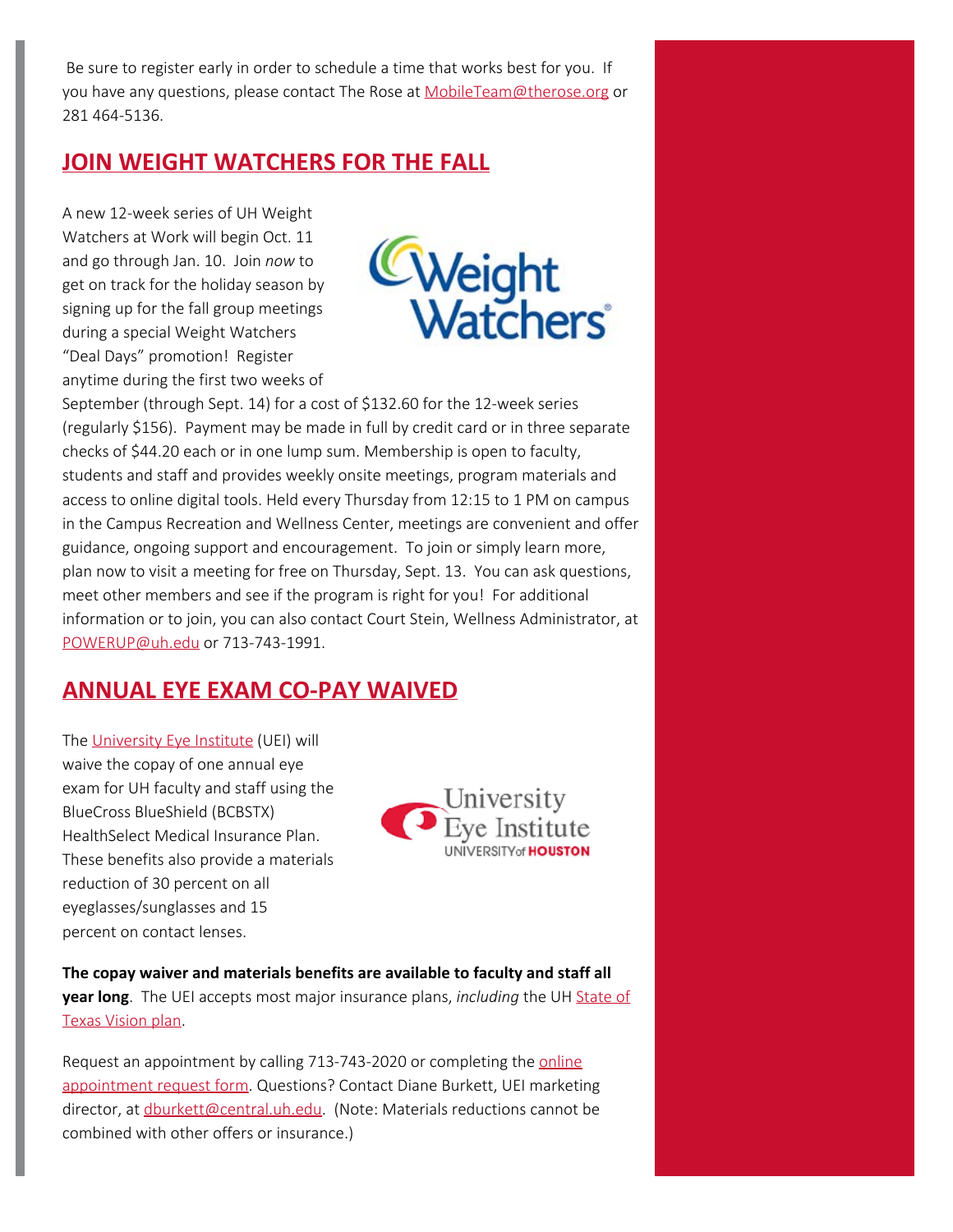# **VISIT THE UH FARMERS MARKET**

This fall, shop for locally sourced and produced food and other items at the **UH Farmers Market**!

The markets take places twice a month on **Wednesdays, noon – 4 PM**, and feature a growing number of vendors ready to cater to your shopping needs.

View the full schedule of dates [here](https://dineoncampus.com/uh/uh-farmers-market) and mark your calendars today. Don't forget; you can now use Cougar Cash for purchases!

# **JOIN THE HEALTHSELECT FITNESS PROGRAM**

The Fitness Program is a flexible membership program for participants of HealthSelect of Texas and Consumer Directed HealthSelect, which provides access to more than 9,000 fitness centers nationwide. The monthly membership fee is \$25, with a \$25 one-time enrollment fee. However, **during the month of September, the \$25 enrollment fee will be waived** for participants and their covered dependents age 18 and older. (Use code *FallFit25* to have the fee waived.) Learn more about the program and how to enroll [here!](https://www.ers.texas.gov/Coordinators/Update-Express/No-enrollment-fee!-Pass-it-on!)

## **COUGARS CELEBRATE HEALTHY CAMPUS WEEK**

During the last week of September (**Sept. 24 through Friday, Sept. 30)**, UH will host a **Healthy Campus Week** designed to encourage the UH community to move their bodies, eat healthy, and make time to practice self-care through different stress management strategies such as meditation and yoga.



**UH DINING** 

 $\cdot$  FRESH  $\mathcal{B}$  LOCAL  $\cdot$ 

FFeatured during the week will be

several activities open to all students, faculty and staff such as *Meal Prep* presentations, a *Campus Jump Around*, *Sled Push Challenge*, and *Introductory sessions to Yoga* and *Mindfulness Meditation*. For more information about these and other events including *All Day Tea Tuesday*, click **[here!](http://www.uh.edu/recreation/fitness/healthyweek.html)**

# **PRESIDENT'S STAFF EXCELLENCE AWARD WINNERS NAMED**